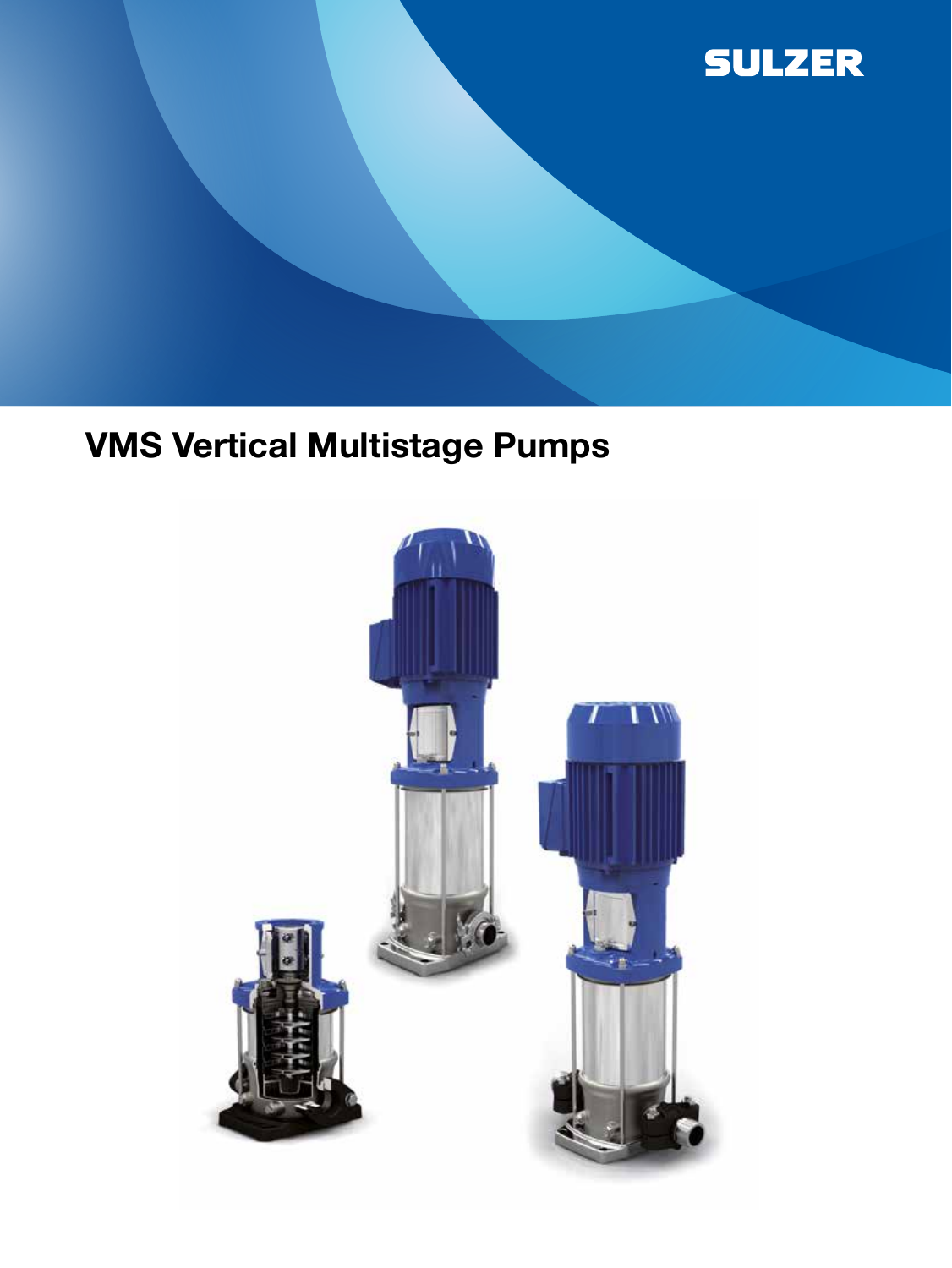# Main Applications

The highly efficient VMS vertical multistage pumps are used for multiple applications in the water market. The VMS offers a wide range of options and designs due to the combination of durable and innovative construction methods. The stainless steel base guarantees the conservation of water quality and together with the modular construction that makes it possible to modify the pump for your specific application, we can offer you a reliable and cost-effective solution.

The pumps are suitable for many applications, including:

- Municipal water supply and distribution
- Domestic water supply
- Cooling water transport
- Hot water applications
- Fire fighting
- Food, chemical and process industry
- Irrigation

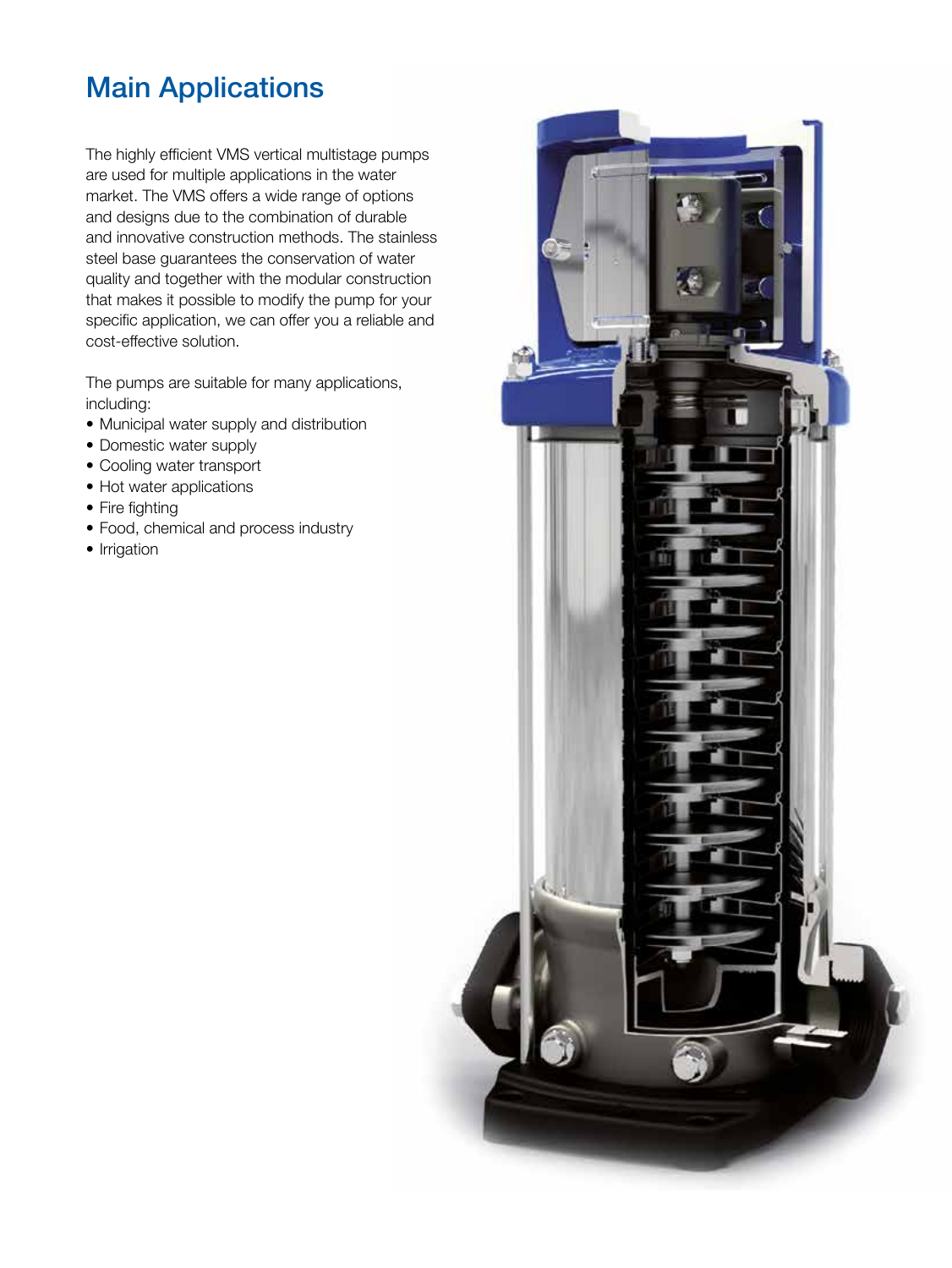# Features and Benefits

#### **i** Highest possible efficiency gives energy savings

- Unique hydraulic design: high pressure per impeller at high efficiency
- Efficiency up to 80%
- Standard high efficiency motor IE2 and IE3
- Optimum flow fully attuned to standard pipe diameters
- Optimum coherence between models

## 2 Low NPSH

- Extended life span as a result of favorable suction conditions
- NPSH-level 0.6 up to 4.6 (m)

#### **3** Modular construction

- Wide range of options
- All specials are standard
- Short delivery times

### 4 Durable solution

- High quality materials
- 100% adjustable to application; long life span
- Sustainable production process; modern welding and production techniques
- Production monitoring; ISO 9001 certified

### 5 Ecodesign

- High score within ErP guideline
- Sustainable material
- 100% recyclable
- Minimal waste production process
- ISO 14001 certified

### 6 Noise reduction

• Negligible noise as a result of optimization of pump's flow profile and special design of motor cooling fan

#### 7 Maintenance-free electric motor

- Extensive choice of voltages and frequencies
- IP55 protection
- Insulation class F
- Motor efficiency IE2 and IE3
- IEC and NEMA motors
- Temperature safeguard, ≥ 3 kW PTC
- Can be equipped with a variety of motor types, brands, or options

#### 8 Shaft seal

- Extensive choice of elastomers and shaft seals
- Exchangeable without disassembling the pump
- Fixed, easy access, cartridge

#### 9 Versatile pump casing

- Cast material
- Easy to connect
- VC-design with rigid flanges
- V and VS design with collar flanges
- E-design with built-in non return valve
- Draining without residue

#### **10** Smart plugs

- For filling, draining, de-aerating and measuring
- Separate measuring suction and discharge pressure (Δp)
- Stainless steel AISI 304 or 316
- By-pass possible
- Durable sealing

### **11** Solid construction shroud

- Stainless steel, robust housing
- Standard pressure durability PN 40
- Low vibration and noise

### <sup>2</sup> Solid base plate

- Powder coated 100 μm
- Stainless steel optional

#### Suitable for drinking water

• Made from stainless steel AISI 304 or 316. with ACS, WRAS and NSF certification

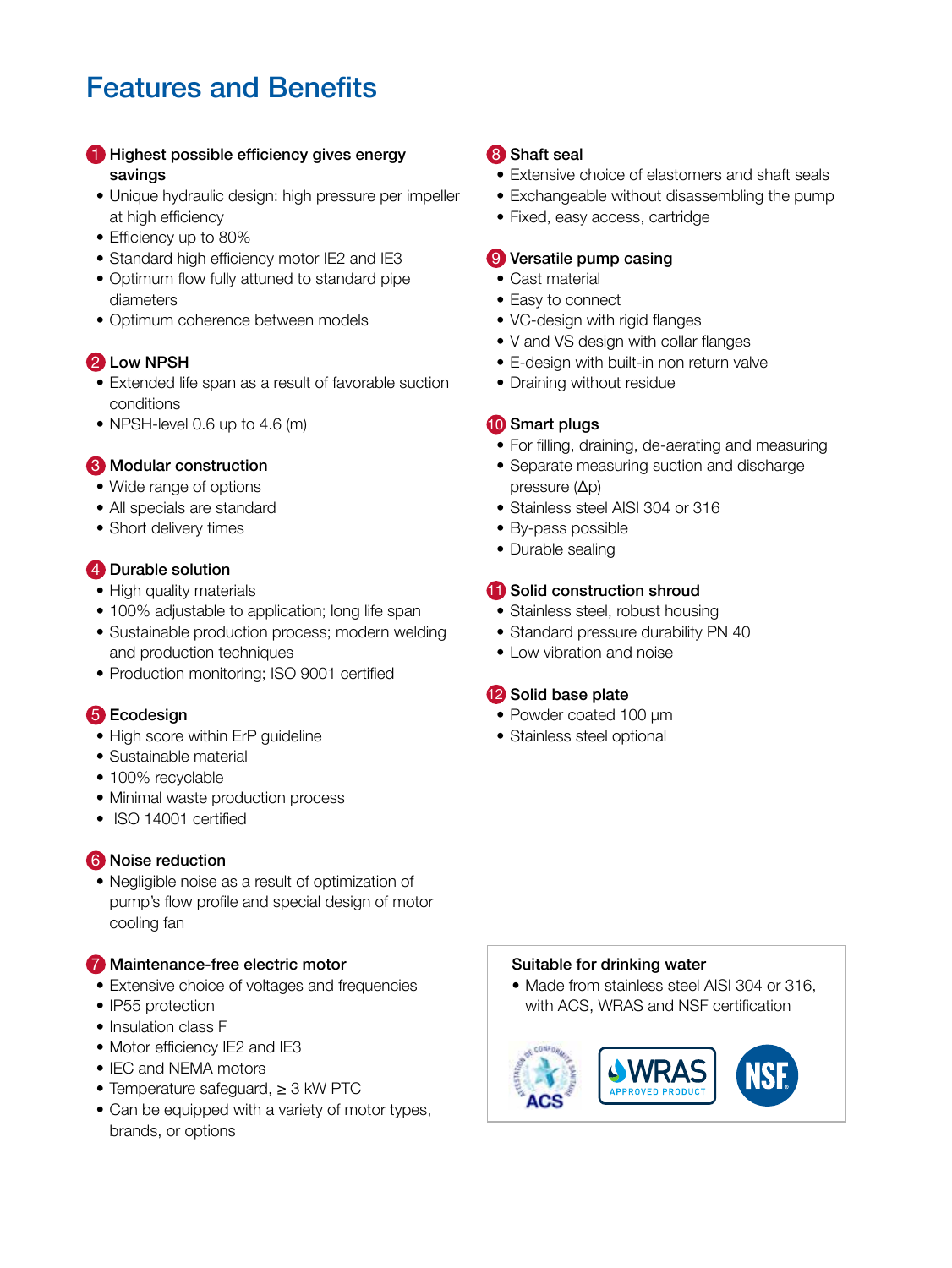



- Durable motor configurations
- Explosion proof Eexe II C
- Acc. II 2 G c T3-T4
- Marine motor







#### Shaft seals

3 reliable options for a wide range of media

- Fixed seal
- Easy access seal
- Cartridge seal
- 11 different seals to suit a wide range of applications



#### Hydraulic assembly

Durable and reliable stainless steel

- AISI 304
- AISI 316

**Connections** 





















#### Base plate

- Powder coated cast iron (standard)
- Stainless steel (optional)

• Option of stainless steel AISI 304 or 316

• Pressure class PN 16, 25, 40

- Connections: external thread with built-in non return valve, counter flange, victaulic, triclamp, round flange
- DIN, JIS, ASME
-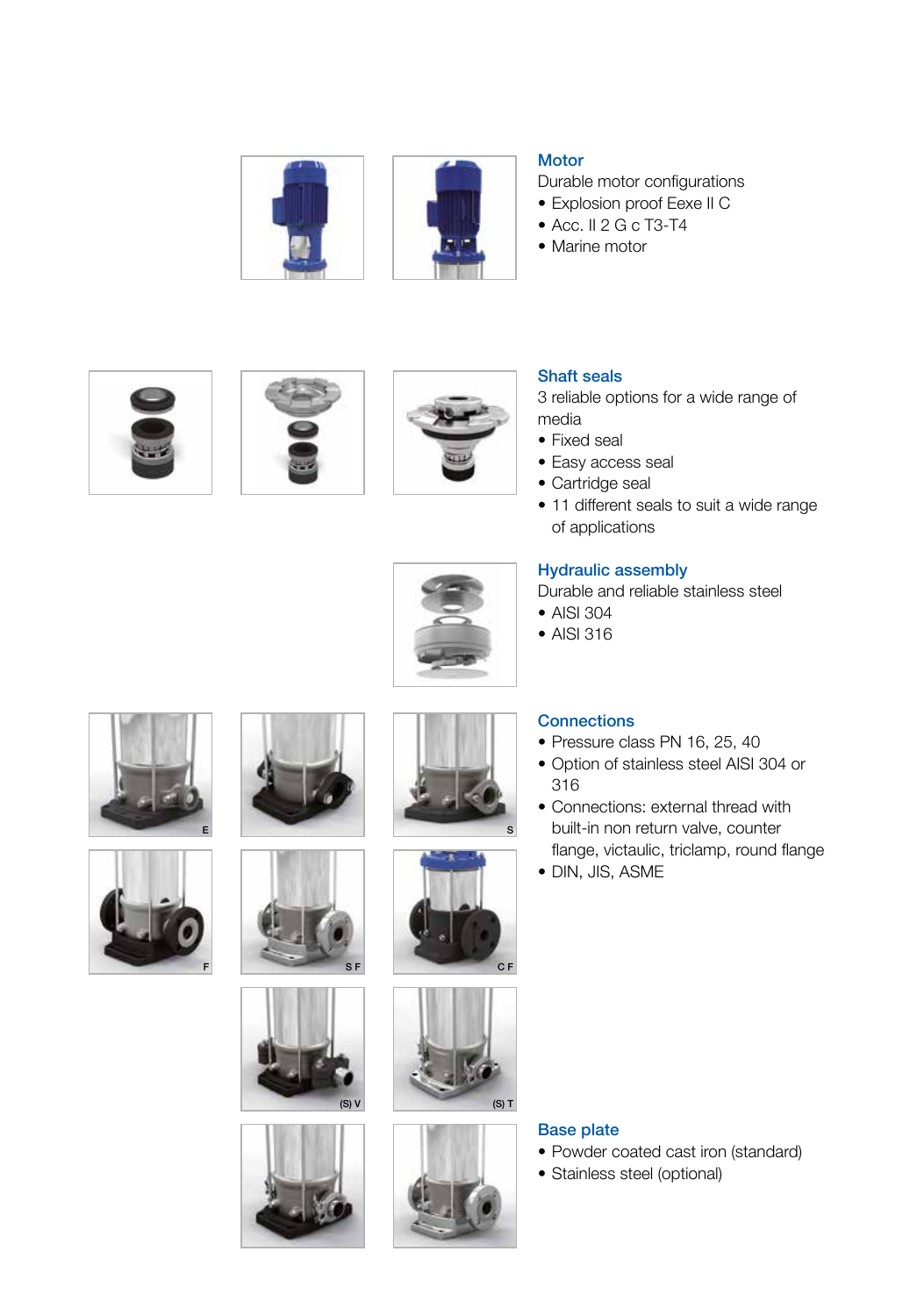# Vertical Multistage Pumps for Maximum Efficiency



Oil and gas Hydrocarbon Power processing

generation



General industry



process industry



Water and wastewater

# Operating data

| <b>50 Hz</b>                            |                  | <b>60 Hz</b>                            |  |
|-----------------------------------------|------------------|-----------------------------------------|--|
| up to 125 mm                            | Pump sizes       | up to 5 in                              |  |
| up to $162 \text{ m}^3/h$               | Capacities       | up to 850 USgpm                         |  |
| up to 400 m                             | Heads            | up to 1,350 ft                          |  |
| up to 40 bar                            | <b>Pressures</b> | up to 580 psi                           |  |
| from -20 $\degree$ C to 140 $\degree$ C | Temperatures     | from $-4^{\circ}$ F to 284 $^{\circ}$ F |  |
|                                         |                  |                                         |  |

Performance range